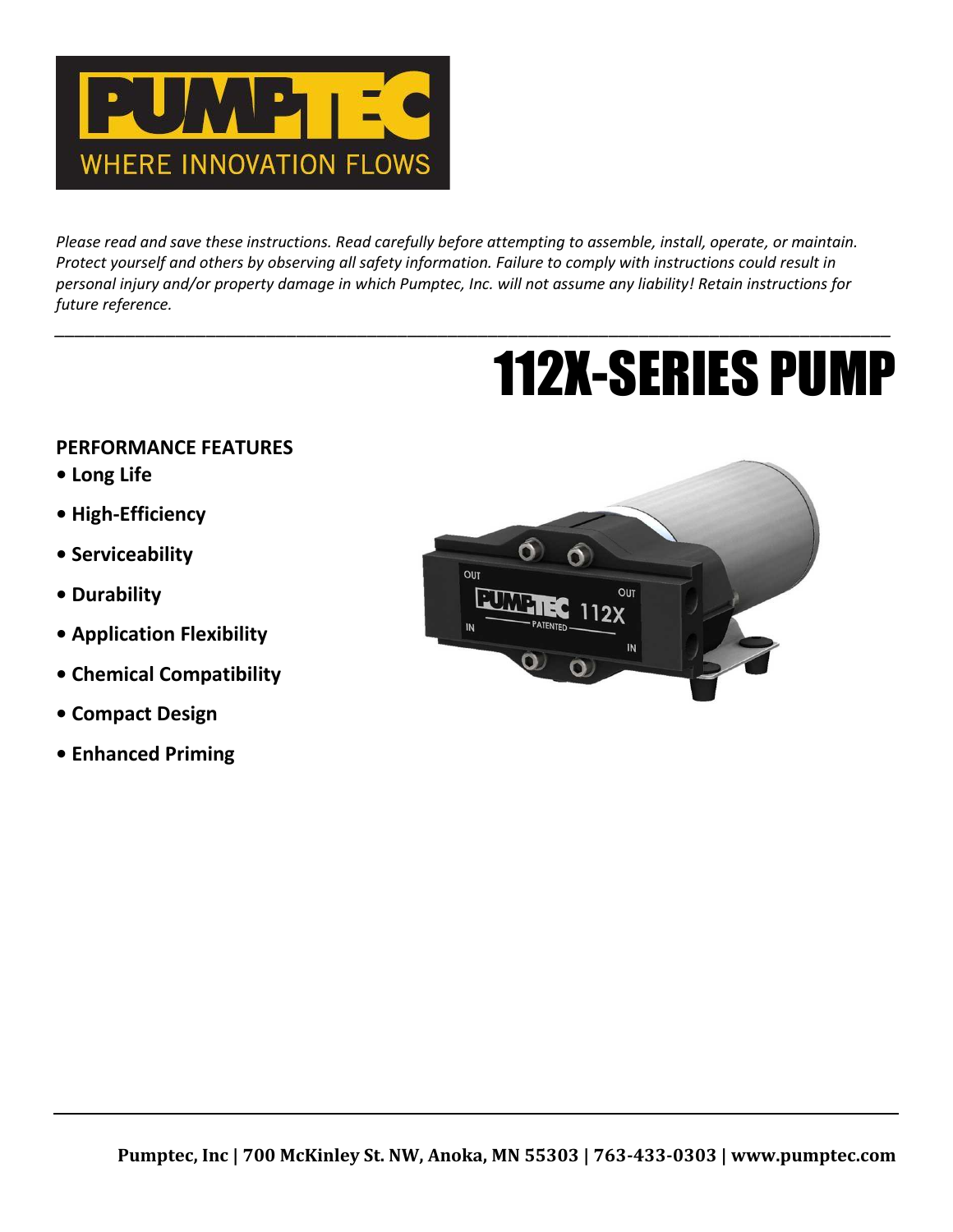#### **UNPACKING**

Remove all packing materials. Carefully remove the plunger pumps from the shipping carton. Inspect for any damage that may have occurred during transit. Check for any loose, missing, or damaged parts.

The contents include 1 Pumptec pump and motor assembly.

#### **SPECIFICATIONS**

Maximum specifications refer to individual performance levels. Maximum performance ratings are maximums and may be conditional on other factors. Consult Troubleshooting section when operating near any performance maximum. Refer to individual pump data sheets for complete specifications, parts list and exploded view.

Model 112X-Series – Simple, Single Plunger Pump

| DISCHARGE PORT  1/4" F NPT                |  |
|-------------------------------------------|--|
|                                           |  |
|                                           |  |
| <b>MATERIALS OF CONSTRUCTION</b>          |  |
|                                           |  |
| <b>HARDCOAT ALUMINUM OR POLYPROPYLENE</b> |  |
|                                           |  |
|                                           |  |
| FASTENERS  STAINLESS STEEL                |  |

#### **GENERAL SAFETY INFORMATION**

Please read this manual before installing or operating pump to provide safe operation and prevent equipment problems. Observe the following symbols and definitions.

**NOTE:** Indicates important instructions which are not related to hazards.

**IMPORTANT:** Indicates factors concerned with assembly, installation, operation, or maintenance which could result in damage to the machine or equipment if ignored.

*Warns about hazards that MAY cause minor personal injury or property damage if ignored.* **CAUTION!**



*Warns about hazards that COULD cause* 

*serious personal injury, death or major property damage if ignored.*

#### DANGER!

\_\_\_\_\_\_\_\_\_\_\_\_\_\_\_\_\_\_\_\_\_\_\_\_\_\_\_\_\_\_\_\_\_\_\_\_\_\_\_\_\_\_\_\_\_\_\_\_\_\_\_\_\_\_\_\_\_\_\_\_\_\_\_\_\_\_\_\_\_\_\_\_\_\_\_\_\_\_\_\_\_\_\_\_\_\_\_\_\_\_\_

 *Warns about hazards that WILL cause serious person injury, death or major property damage if ignored.*

# **PLEASE READ, SAVE AND REFER TO SAFETY INSTRUCTIONS BELOW:**

\_\_\_\_\_\_\_\_\_\_\_\_\_\_\_\_\_\_\_\_\_\_\_\_\_\_\_\_\_\_\_\_\_\_\_\_\_\_\_\_\_\_\_

 *Pumps build up heat and pressure during operation. Allow time for pumps to cool before handling or servicing. Only qualified personnel should install, operate, and repair pump.* **CAUTION!**

**IMPORTANT:** For pumping liquids other than water, contact your supplier.

DANGER! *Do not pump hazardous materials (flammable, caustic, etc.) unless the pump is specifically designed and designated to handle them.*

*To reduce risk of electric shock, always disconnect pump from power source before handling or servicing.* **WARNING!**

 *Any wiring of pumps should be performed by a qualified electrician.* **WARNING!**

# **CAUTION!**

*These pumps are not intended to be*

Pumptec, Inc. is not responsible for losses, injury, or death resulting from a failure to observe these safety precautions, misuse or abuse of pumps or equipment.

#### **INSTALLATION**

#### MOUNTING

*submersed.*

Pump motor set can be mounted in any position EXCEPT with pump head higher than motor. To minimize amp draw, noise and vibration, use appropriate flexible hose to inlet and discharge ports.

# LOCATION

 *If the pump is used in extremely dirty or humid conditions, it is recommended pump be enclosed. Do not store or operate in excessively high temperature areas or without proper ventilation.* **CAUTION!**

The pumping system can be mounted where it is visible, but it must be protected from rain, dirt and chemical spray or splashing. The pump must never be installed on a vertical

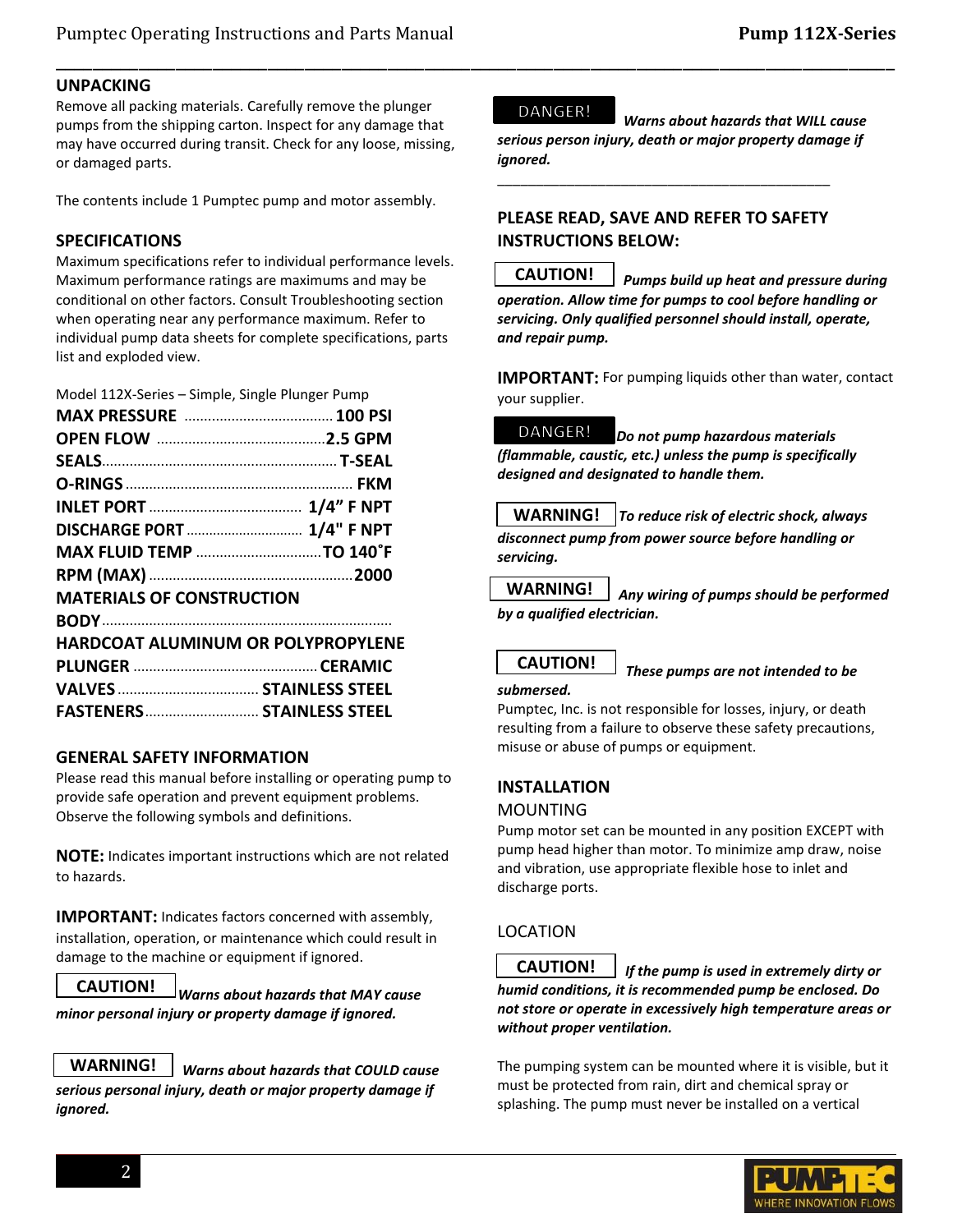surface with the pump head higher than motor.

#### **PRE-OPERATION**

#### DISCHARGE CONDITIONS

Open all valves in system prior to operation to avoid excessive load on motor and system from a pressure spike. Follow the instructions for proper system design. Refer to supplier if assistance is needed.

#### PRESSURE REGULATION

Verify pressure regulation devices are operating correctly.

#### NOZZLES

Nozzles create pressure in most systems, and they become larger with use. Larger nozzles decrease system pressure. Verify the quality of nozzles prior to operation.

#### MOTOR SHAFT ROTATION

 *Motor shaft rotation must always be counterclockwise in order to assure proper function of pump or warranty may be void.* **CAUTION!**

#### PUMPED LIQUIDS

Some liquids may require a flush between operations or before storing. For pumping liquids other than water, contact your supplier.

#### **OPERATION**

#### GENERAL OPERATING INFORMATION

Pressure is often created by forcing a volume of fluid (flow) through a specific size hole (nozzle). Additionally, pressure can be created by pumping into a non-expanding chamber. Pressure is measured and stated in PSI – pounds per square inch.

Flow is created based upon the pump displacement and speed (RPM) of the motor. Pump plunger size affects flow based upon the same RPM. The faster the motor speed, the greater the flow. Flow is measured and stated in GPM – gallons per minute.

The pump, driven by a motor or engine, draws fluid through a set of valves into the pumping chamber and the fluid is then forced out of a set of valves to exit the pump. The back and forth movement of the plunger in the sealed pumping chamber creates the suction and discharge actions.

Once the fluid has exited the pump it must be controlled until it exits the nozzle or reaches the place it needs to go. This control is achieved via the use of system components such as an unloader or regulating valve. The pumps are positive displacement pumps providing a specific amount of fluid constantly while operating. This volume of fluid must be directed out thru a nozzle or back to a tank because it cannot be stopped completely without creating excessively high

pressure and risk of damage to pump, components, property and person. It is recommended a safety device such as a regulating valve be installed directly on pump head as protection in case of a failure of another component. Pressure switches can be used to automate pump operation, but they must have a pressure regulating device installed as a safety device.

Fluid can enter a pump either from a filtered tank or pressurized fluid line.

It is common to use a tank with pumps that are mounted above the pump. Filtration is important to maintain proper function of the pump and system. The extent of filtration may be greater based upon some uses such as misting with ultrafine nozzles.

# **INLET CONDITION CHECKLIST**

\_\_\_\_\_\_\_\_\_\_\_\_\_\_\_\_\_\_\_\_\_\_\_\_\_\_\_\_\_\_\_\_\_\_\_\_\_\_\_\_\_\_\_\_\_\_\_\_\_\_\_\_\_\_\_\_\_\_\_\_\_\_\_\_\_\_\_\_\_\_\_\_\_\_\_\_\_\_\_\_\_\_\_\_\_\_\_\_\_\_\_

Inadequate inlet conditions can cause serious malfunctions in the best designed pump. Surprisingly, the simplest of things can cause the most severe problems or go unnoticed to the unfamiliar or untrained eye. REVIEW THIS CHECKLIST BEFORE OPERATION OF ANY SYSTEM. Remember, no two systems are alike so there can be no ONE best way to setup a system. All factors must be carefully considered.

**INLET SUPPLY** should exceed the maximum flow being delivered by the pump to assure proper performance.

- Open inlet shut-off valve and turn on water supply to avoid starving the pump.
- Avoid closed loop systems especially with high temperature, ultra-high pressure or large flows. Conditions vary with regulating/unloader valve.
- When using an inlet supply reservoir, size it to provide adequate liquid to accommodate the maximum output of the pump, generally a minimum of 6-10 times the GPM (however, a combination of system factors can change this requirement).

**INLET LINE SIZE** should be adequate to avoid starving the pump

- Line size must be a minimum of one size larger than the pump inlet fitting. Avoid tees, 90-degree elbows or valves in the inlet line of the pump to reduce the risk of flow restriction and cavitation.
- The line MUST be a FLEXIBLE hose, NOT a rigid pipe, and reinforced on SUCTION systems to avoid collapsing.
- The simpler the inlet plumbing the less the potential for problems. Keep the length to a minimum, the number of elbows and joints to a minimum (ideally no elbows) and the inlet accessories to a minimum.
- Use pipe sealant to assure airtight, positive sealing pipe joints.

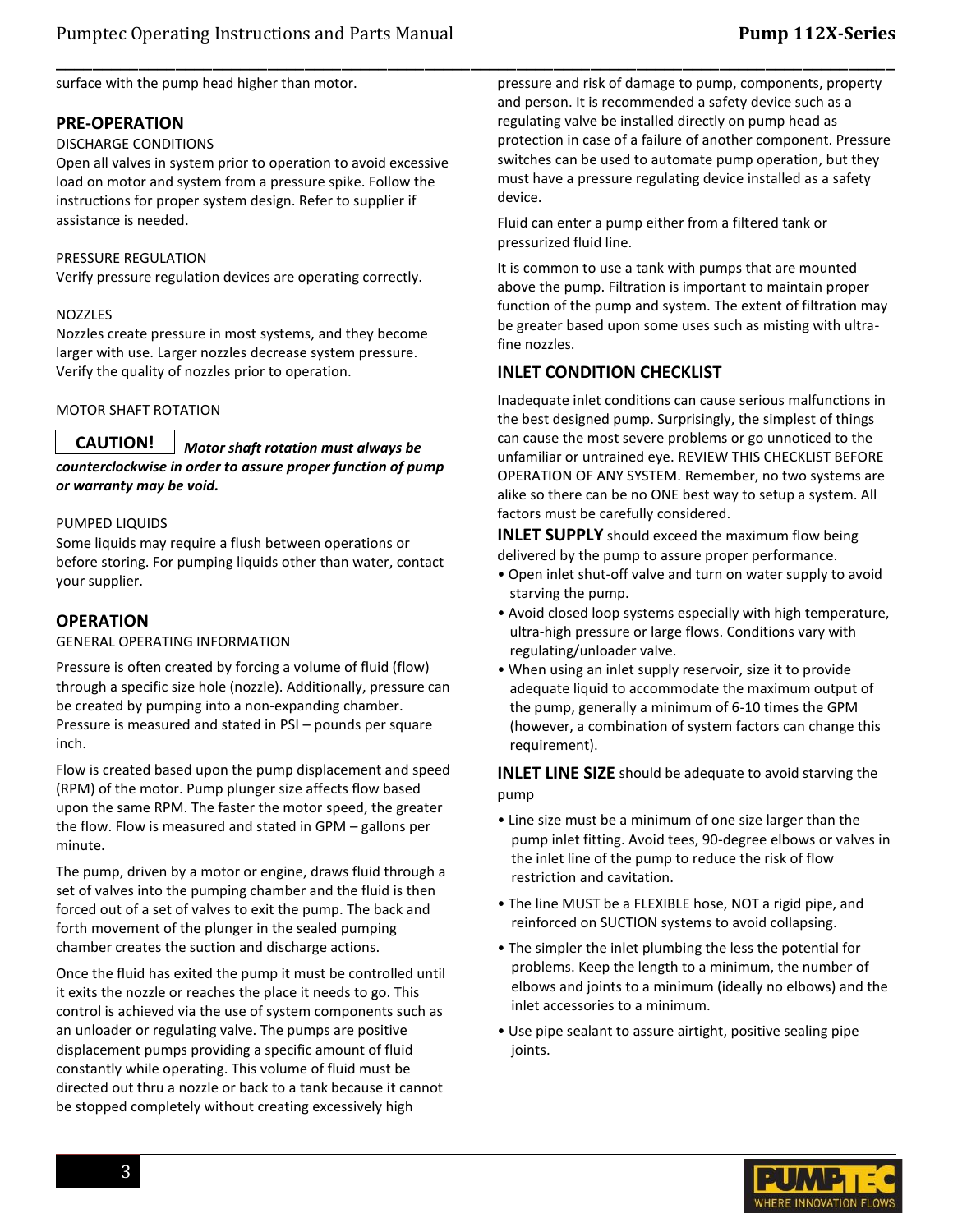**INLET PRESSURE** should fall within the specifications of the pump.

- High RPM, high temperatures, low vapor pressures or high viscosity may increase acceleration loss of liquids.
- Optimum pump performance is obtained with +20 PSI (1.4 BAR) inlet pressure. With adequate inlet plumbing, most pumps will perform with flooded suction.
- After prolonged storage, pump should be purged of air to facilitate priming. Disconnect the discharge port to allow liquid to pass through pump and measure flow.

**BYPASS TO INLET** – care should be exercised when deciding the method of bypass from control valves.

- It is recommended that the bypass be directed to a baffled reservoir tank, with at least one baffle between the bypass line and the inlet line to the pump.
- Although not recommended, bypass liquid may be returned to the inlet line of the pump if the system is properly designed to protect your pump.
- A low-pressure, flexible hose should be used from the bypass connection to the inlet of the pump.
- Caution should be exercised to avoid under sizing the bypass hose diameter and length.
- Check the pressure in the bypass line to avoid overpressurizing.

#### **USING CHEMICALS**

Chemicals can be mixed into the fluid and it is necessary to understand whether these chemicals will damage the pump or other system components. Another way to put chemicals into the fluid is with a downstream injector.

An injector works as a result of the difference of pressure between the inlet side of injector and discharge side. In most cases, the pressure on the discharge side cannot exceed 1/2 of the inlet pressure. For example, 1000 PSI into an injector should allow up to 500-600 PSI spray pressure on discharge side. There are dual-function nozzles that permit high pressure, chemical free rinse and low pressure, chemical spray. These are convenient for the operator and will not harm a properly designed system.

The advantages of an injector are:

Fewer items touching chemical, the chemical injection rate can be controlled, and applying chemical at lower pressure increases chemical use efficiency.

#### **HEATING FLUID**

The pumps may sometimes be used with downstream heaters and precautions need to be taken to protect the system and persons from harm. Refer to the skilled staff at the equipment manufacturer for guidance and proper system care. Please be

aware that heated water expands, and additional pressure release safety devices may be required.

#### **SYSTEM DESIGN**

\_\_\_\_\_\_\_\_\_\_\_\_\_\_\_\_\_\_\_\_\_\_\_\_\_\_\_\_\_\_\_\_\_\_\_\_\_\_\_\_\_\_\_\_\_\_\_\_\_\_\_\_\_\_\_\_\_\_\_\_\_\_\_\_\_\_\_\_\_\_\_\_\_\_\_\_\_\_\_\_\_\_\_\_\_\_\_\_\_\_\_

A pump is the heart of every system and proper selection is critical to equipment function and durability. If a pumping set with excess flow is chosen, then energy and fluid is wasted. Equipment effectiveness can decrease if excess pressure results, and so can pump life.

# **TYPICAL APPLICATIONS AND THEIR PERFORMANCE CONSIDERATIONS**

#### PEST SPRAYING

This application can have specific chemical usage requirements and application pressure limits, so use the included information as a guide only. Refer to label requirements for each specific chemical.

#### LINE LOSS

When choosing a pump for spraying, pressure loss in the hose must be considered. The pressure is greatest at pump and decreases over the length of the hose. Typically, these systems utilize very long hoses, 200-300 ft. is common, and requires a certain minimum amount of performance to move the flow through the lengths of hose. For example, a 3 GPM system will require (lose) 50 PSI per 50 ft. of 3/8" ID hose. A pump with only 60-70 PSI may not provide the desired performance at the end of the hose. See reference charts to assist in system design.

DO NOT return bypass fluids from regulating valve directly back to inlet of pump. The returned fluid will contain large amounts of air bubbles that will cause cavitation and damage in the pump head. Also, the small amount of returned fluid can heat up rapidly and lead to further cavitation and component damage. It is recommended to route bypass back to inlet of filter to allow air bubbles to dissolve and water to cool prior to entering pump.

The pumps are shipped assembled to a custom-made motor based upon your specifications. It is not necessary to order a motor separately. Communicate your specification requirements and the supplier will assist with pump options.

Please use the following charts as a guide to understand the basic system requirements.

NOTE: Nozzle sizes in the performance chart are additive. For example, 2 pieces of '02 nozzle equals the performance of 1 piece of '04.

Nozzles create restriction (pressure) in the system. If unsure of the nozzle size needed for desired performance, refer to Nozzle Performance Chart. If you are sure of your nozzle size, but unsure of which pump set to choose, use the Nozzle Performance Chart along with the Horsepower Chart to determine your required pump specification. See next page.

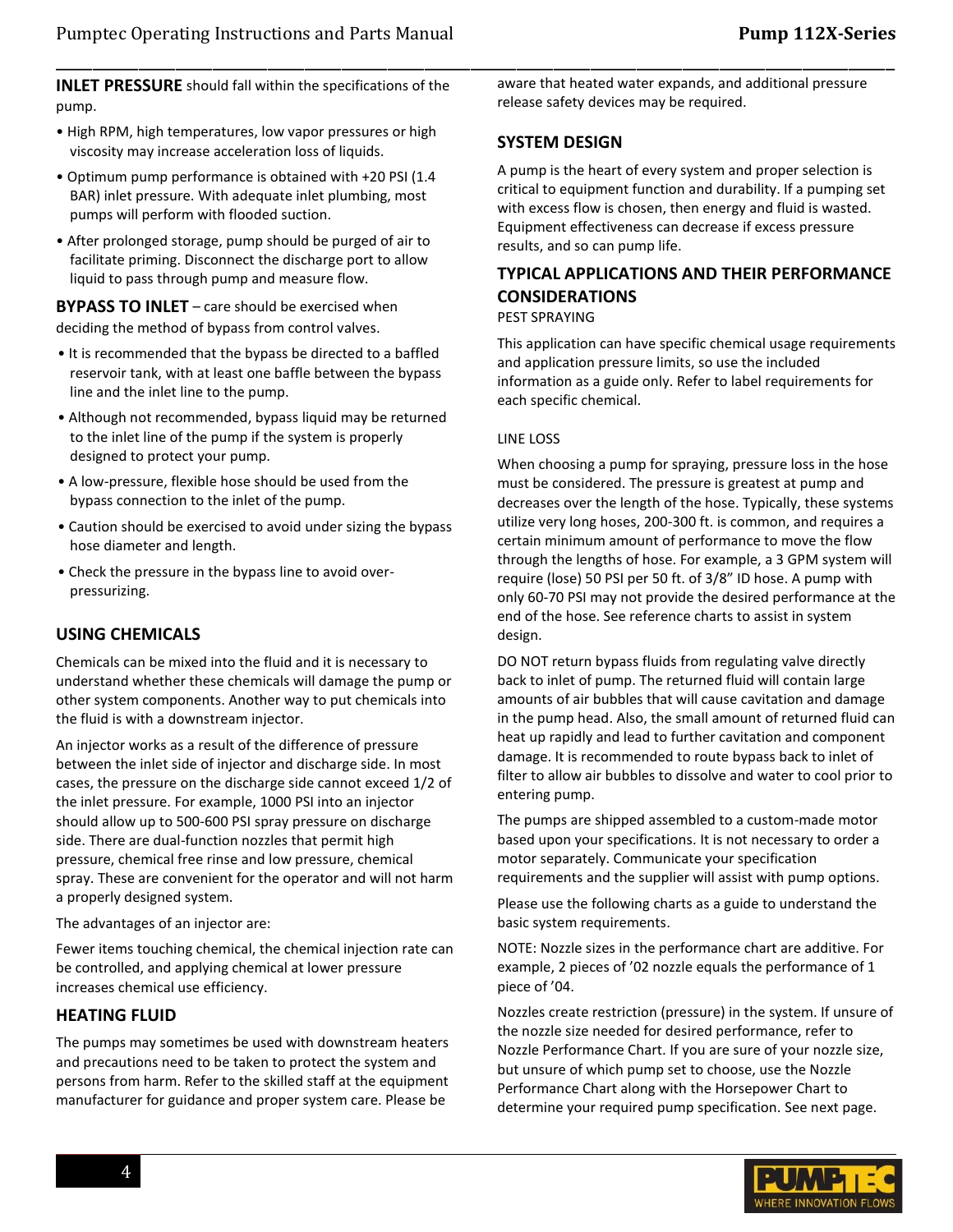#### **STORING**

For extended storing, or between uses in cold climates, drain all pumped liquids from pump and flush with antifreeze solution to prevent freezing and damage to the pump. DO NOT RUN PUMP WITH FROZEN LIQUID.

**NOTE:** Each system's maintenance cycle will be unique. If system performance decreases, check immediately. If no wear at 500 hours, check again at 1000 hours and each 500 hours until wear is observed. Valves typically require changing every

seal change. Duty cycle, temperature, quality of pumped liquid and inlet feed conditions all affect the life of a pump's wear parts and service cycle.

**NOTE:** Remember to service the regulator/uploader at each seal servicing and check all system accessories and connections before resuming operation.

# **NOZZLE PERFORMANCE CHART FLOW RATE VS. PRESSURE**

\_\_\_\_\_\_\_\_\_\_\_\_\_\_\_\_\_\_\_\_\_\_\_\_\_\_\_\_\_\_\_\_\_\_\_\_\_\_\_\_\_\_\_\_\_\_\_\_\_\_\_\_\_\_\_\_\_\_\_\_\_\_\_\_\_\_\_\_\_\_\_\_\_\_\_\_\_\_\_\_\_\_\_\_\_\_\_\_\_\_\_

|                 | GPM (gallons per minute) @ PSI (pounds per square inch) |      |      |      |      |      |       |
|-----------------|---------------------------------------------------------|------|------|------|------|------|-------|
|                 | <b>PSI</b>                                              |      |      |      |      |      |       |
| SS TIP #        | 60                                                      | 80   | 100  | 200  | 300  | 400  | 500   |
| $\overline{2}$  | 0.25                                                    | 0.28 | 0.32 | 0.45 | 0.55 | 0.64 | 0.71  |
| 3               | 0.37                                                    | 0.42 | 0.47 | 0.67 | 0.82 | 0.96 | 1.10  |
| $\overline{4}$  | 0.49                                                    | 0.57 | 0.63 | 0.89 | 1.10 | 1.26 | 1.40  |
| $6\phantom{1}6$ | 0.73                                                    | 0.85 | 0.95 | 1.34 | 1.64 | 1.90 | 2.10  |
| 8               | 0.98                                                    | 1.13 | 1.26 | 1.79 | 2.20 | 2.52 | 2.80  |
| 10              | 1.22                                                    | 1.41 | 1.58 | 2.24 | 2.74 | 3.16 | 3.50  |
| 12              | 1.47                                                    | 1.70 | 1.90 | 2.68 | 3.29 | 3.79 | 4.24  |
| 15              | 1.84                                                    | 2.12 | 2.37 | 3.35 | 4.11 | 4.74 | 5.30  |
| 20              | 2.45                                                    | 2.83 | 3.16 | 4.47 | 5.48 | 6.32 | 7.07  |
| 30              | 3.67                                                    | 4.24 | 4.74 | 6.71 | 8.22 | 9.49 | 10.61 |

#### **HORSEPOWER CHART**

| Flow in    |       | Horsepower required @ PSI (pounds per square inch) |       |       |       |       |       |       |       |       |       |       |
|------------|-------|----------------------------------------------------|-------|-------|-------|-------|-------|-------|-------|-------|-------|-------|
| <b>GPM</b> | 25    | 50                                                 | 75    | 100   | 125   | 150   | 175   | 200   | 225   | 250   | 275   | 300   |
| 0.25       | 0.004 | 0.008                                              | 0.012 | 0.016 | 0.020 | 0.024 | 0.027 | 0.031 | 0.035 | 0.039 | 0.043 | 0.047 |
| 0.5        | 0.008 | 0.016                                              | 0.024 | 0.031 | 0.039 | 0.047 | 0.055 | 0.063 | 0.071 | 0.078 | 0.086 | 0.094 |
| 0.75       | 0.012 | 0.024                                              | 0.035 | 0.047 | 0.059 | 0.071 | 0.082 | 0.094 | 0.106 | 0.118 | 0.129 | 0.141 |
| $\sqrt{1}$ | 0.016 | 0.031                                              | 0.047 | 0.063 | 0.078 | 0.094 | 0.110 | 0.125 | 0.141 | 0.157 | 0.173 | 0.188 |
| 1.25       | 0.020 | 0.039                                              | 0.059 | 0.078 | 0.098 | 0.118 | 0.137 | 0.157 | 0.176 | 0.196 | 0.216 | 0.235 |
| 1.5        | 0.024 | 0.047                                              | 0.071 | 0.094 | 0.118 | 0.141 | 0.165 | 0.188 | 0.212 | 0.235 | 0.259 | 0.282 |
| 1.75       | 0.027 | 0.055                                              | 0.082 | 0.110 | 0.137 | 0.165 | 0.192 | 0.220 | 0.247 | 0.274 | 0.302 | 0.329 |
| 2          | 0.031 | 0.063                                              | 0.094 | 0.125 | 0.157 | 0.188 | 0.220 | 0.251 | 0.282 | 0.314 | 0.345 | 0.376 |
| 2.25       | 0.035 | 0.071                                              | 0.106 | 0.141 | 0.176 | 0.212 | 0.247 | 0.282 | 0.318 | 0.353 | 0.388 | 0.423 |
| 2.5        | 0.039 | 0.078                                              | 0.118 | 0.157 | 0.196 | 0.235 | 0.274 | 0.314 | 0.353 | 0.392 | 0.431 | 0.471 |

*(\*) Where pump efficiency is 93%*

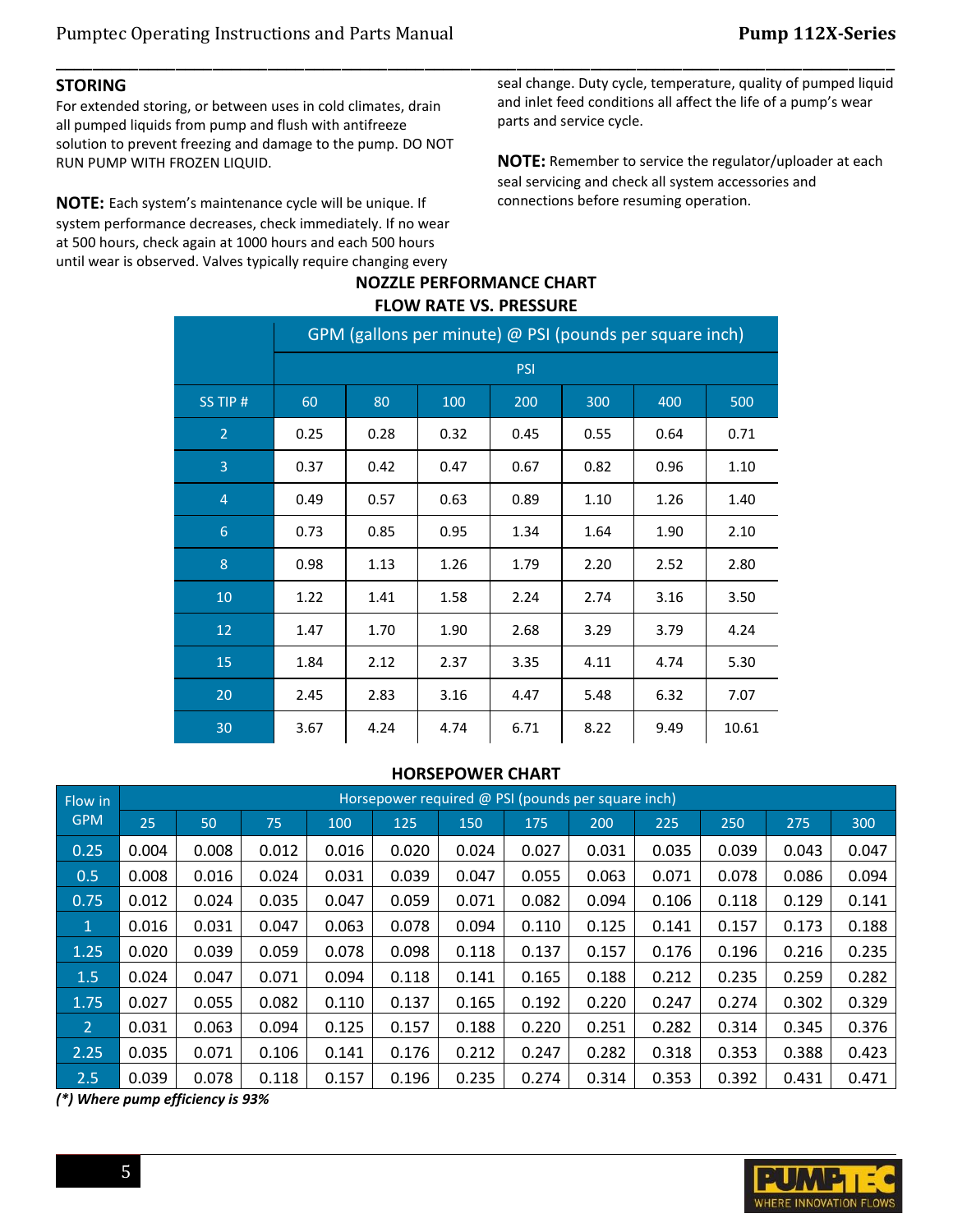\_\_\_\_\_\_\_\_\_\_\_\_\_\_\_\_\_\_\_\_\_\_\_\_\_\_\_\_\_\_\_\_\_\_\_\_\_\_\_\_\_\_\_\_\_\_\_\_\_\_\_\_\_\_\_\_\_\_\_\_\_\_\_\_\_\_\_\_\_\_\_\_\_\_\_\_\_\_\_\_\_\_\_\_\_\_\_\_\_\_\_

#### **MAINTENANCE**

DISASSEMBLY AND REASSEMBLY

1. Remove pump from motor by removing front bolts.



2. Remove back bolts, washers, and then separate the heads from the manifold.



3. Separate heads from plunger.



4. Remove retainer plate, plunger guide, seal ring, and O-ring from head. Discard used o-ring, seal ring, and plunger guide.



5. Grease new seal ring and O-ring. Insert O-ring into bottom of head. Place plunger guide then seal ring onto plunger and install into head.



6. Slide retaining plate partially through slot enough to keep seals in head.



7. Remove plunger and finish sliding the retainer plate into slot. Repeat steps 3-6 for the other head.



8. Grease plunger in checkered areas.



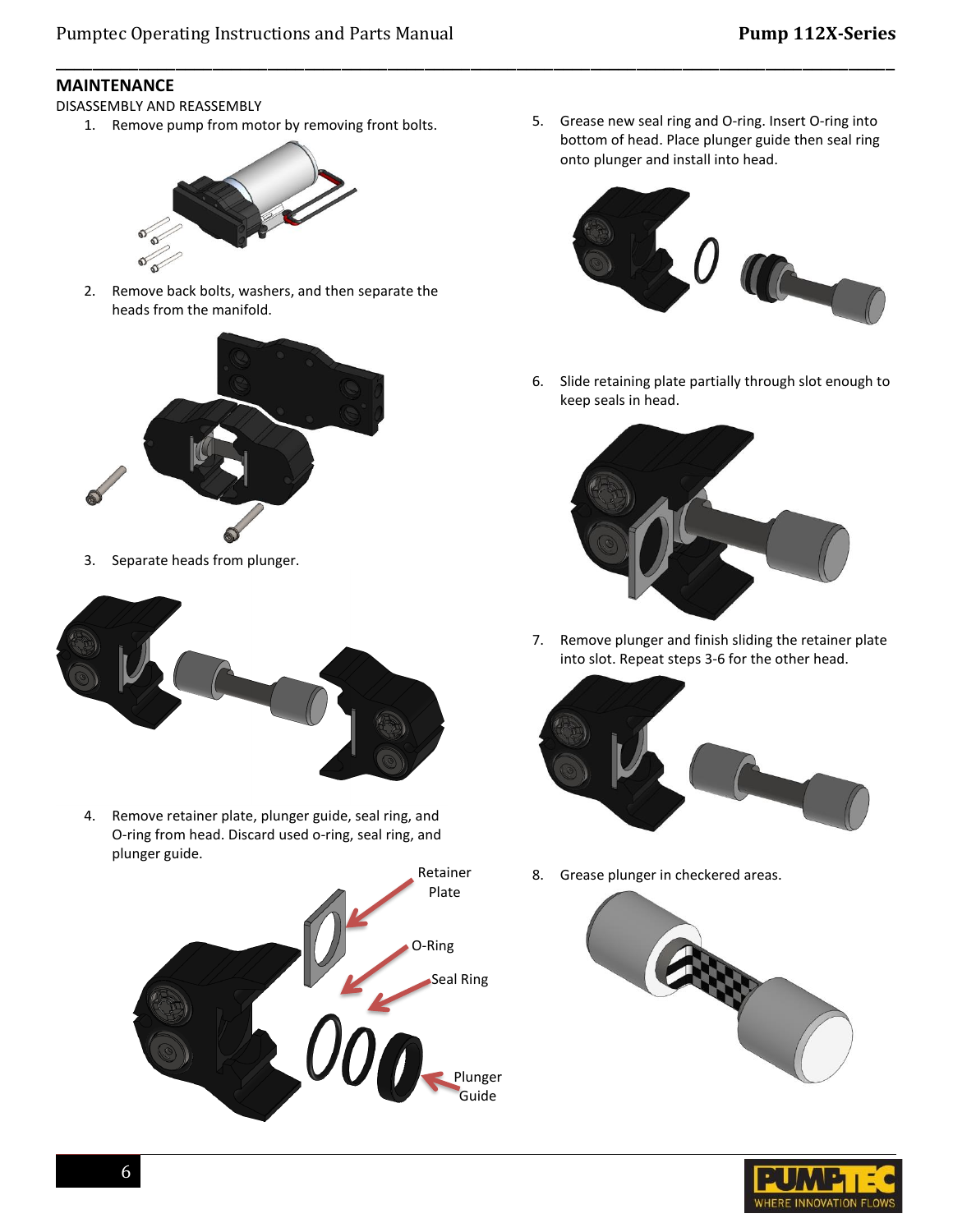# Pumptec Operating Instructions and Parts Manual **Pump 112X-Series**

9. Insert each end of the plunger into one of the heads. Note the orientation of the plunger that faces away from valves.

\_\_\_\_\_\_\_\_\_\_\_\_\_\_\_\_\_\_\_\_\_\_\_\_\_\_\_\_\_\_\_\_\_\_\_\_\_\_\_\_\_\_\_\_\_\_\_\_\_\_\_\_\_\_\_\_\_\_\_\_\_\_\_\_\_\_\_\_\_\_\_\_\_\_\_\_\_\_\_\_\_\_\_\_\_\_\_\_\_\_\_



10. Note orientation of valves. Inlet on bottom and outlet on top.



11. Place manifold on top of heads.



12. Thread bolts with washers through heads into manifold.



13. Tighten front bolts with washers to secure pump to motor.



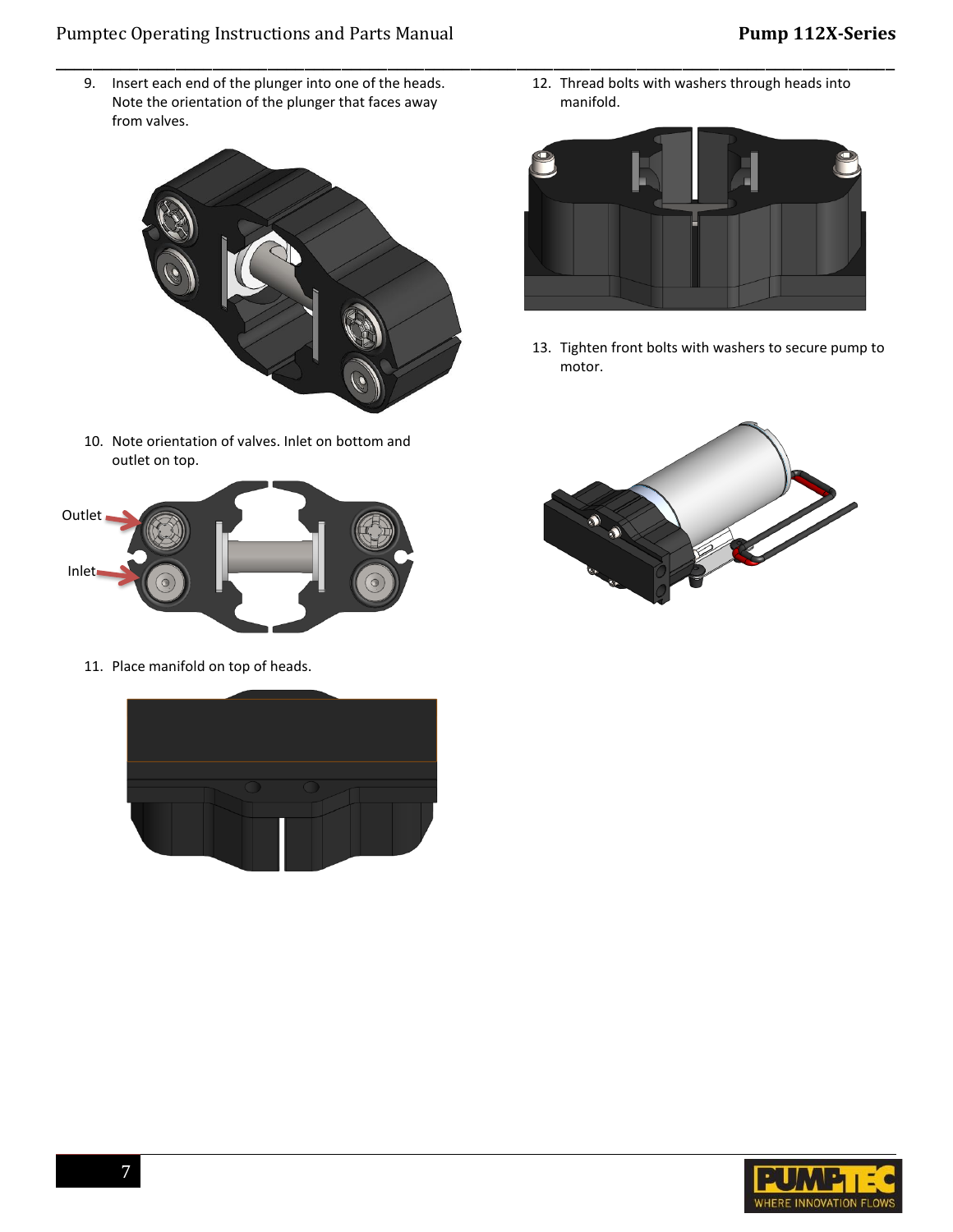# \_\_\_\_\_\_\_\_\_\_\_\_\_\_\_\_\_\_\_\_\_\_\_\_\_\_\_\_\_\_\_\_\_\_\_\_\_\_\_\_\_\_\_\_\_\_\_\_\_\_\_\_\_\_\_\_\_\_\_\_\_\_\_\_\_\_\_\_\_\_\_\_\_\_\_\_\_\_\_\_\_\_\_\_\_\_\_\_\_\_\_ **PREVENTIVE MAINTENANCE CHECKLIST**

| Check                | <b>Daily</b> | Weekly | 50 Hrs. | 1500 Hrs. | 3000 Hrs. |
|----------------------|--------------|--------|---------|-----------|-----------|
| <b>Clean Filters</b> | X            |        |         |           |           |
| <b>Water Leaks</b>   | X            |        |         |           |           |
| Descale Pump         |              | X      | x       |           |           |
| Cam & Bearing        |              |        |         |           | x         |
| Seal Change          |              |        |         | X         | x         |
| Valve Change         |              |        |         | χ         | x         |

#### **TROUBLESHOOTING CHART**

| <b>SYMPTOM</b>                 | <b>POSSIBLE CAUSE(S)</b>                         | <b>CORRECTIVE ACTION</b>                                                                 |  |  |  |
|--------------------------------|--------------------------------------------------|------------------------------------------------------------------------------------------|--|--|--|
| No water flow                  | 1. Tank is empty, or water is not turned on      | 1. Fill tank or turn on water supply                                                     |  |  |  |
|                                | 2. Filter clogged                                | 2. Clean filter                                                                          |  |  |  |
|                                | 3. Pump valves clogged or damaged                | 3. Examine valves and clean or replace                                                   |  |  |  |
|                                | 4. Pump has lost prime                           | 4. Follow priming procedure                                                              |  |  |  |
| Low pressure                   | 1. Worn nozzle                                   | 1. Replace nozzle with new one of same size                                              |  |  |  |
|                                | 2. Leak in high pressure hose or connections     | 2. Check hose and connections                                                            |  |  |  |
|                                | 3. Filter clogged                                | 3. Clean filter                                                                          |  |  |  |
|                                | 4. Pump valves clogged or damaged                | 4. Examine valves and clean or replace                                                   |  |  |  |
| Pump pulsates when spraying    | 1. Filter clogged                                | 1. Clean filter                                                                          |  |  |  |
|                                | 2. Pump valves clogged or damaged                | 2. Examine valves and clean or replace                                                   |  |  |  |
| Motor does not operate         | 1. Blown fuse or circuit breaker                 | 1. Replace circuit breaker or fuse. Check circuit for wire<br>damage or component damage |  |  |  |
| Leaks seen under pump          | 1. Worn pump seals                               | 1. Replace with new plunger and seals                                                    |  |  |  |
|                                | 2. Abrasives in solution have damaged pump seals | 2. Mix chemical thoroughly and improve filter                                            |  |  |  |
| Regulator leaks fluid from cap | 1. Pressure is set too low                       | 1. Set pressure higher to keep internals from moving too<br>much                         |  |  |  |
|                                |                                                  | 2. Replace seal                                                                          |  |  |  |

# *For Repair Parts, call 763-433-0303*

Please provide following information: -Model number -Serial number (if any)

-Part description and number as shown in parts list

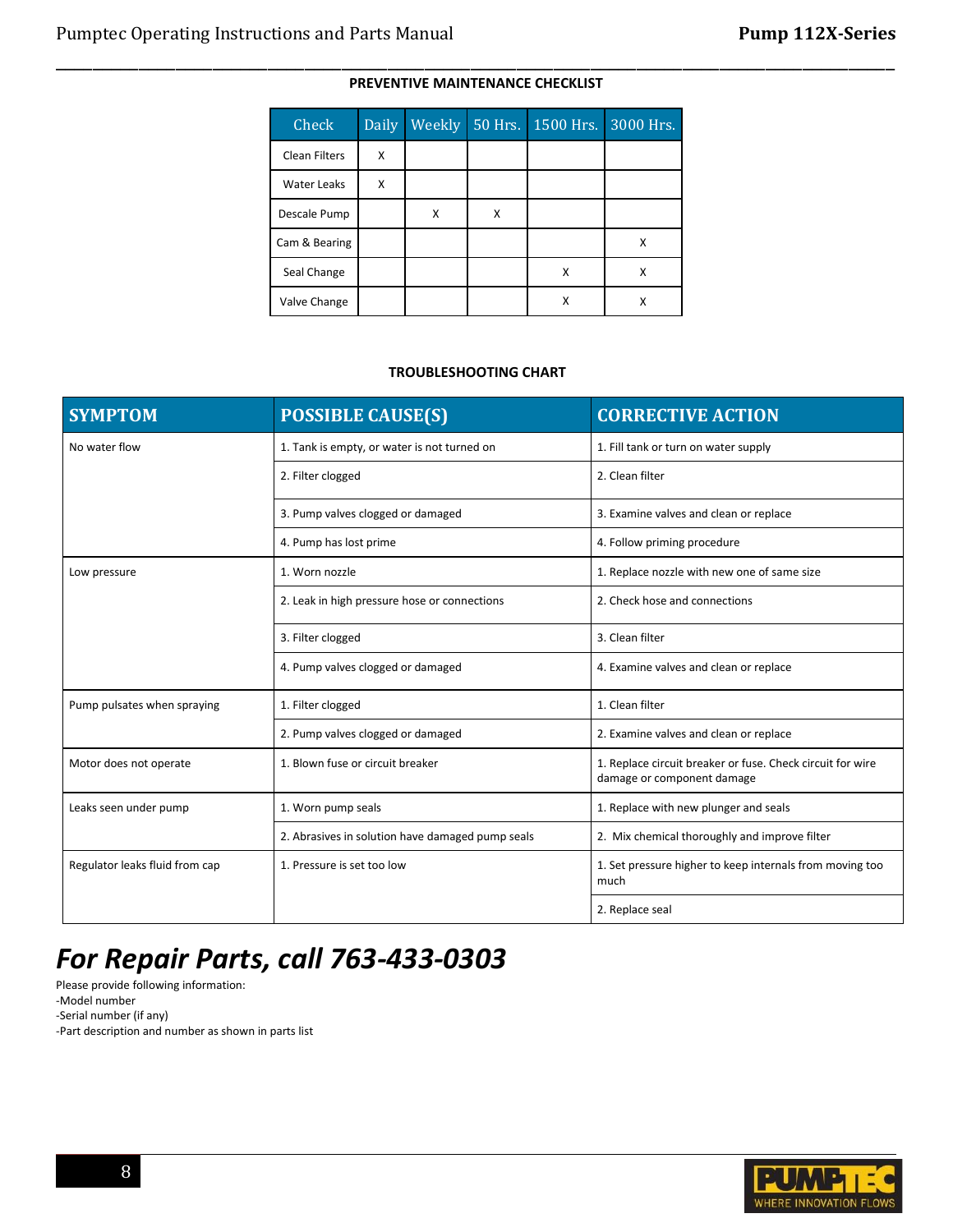KIT-A \*Plunger and retainers sold separately  $KIT-B$ 

\_\_\_\_\_\_\_\_\_\_\_\_\_\_\_\_\_\_\_\_\_\_\_\_\_\_\_\_\_\_\_\_\_\_\_\_\_\_\_\_\_\_\_\_\_\_\_\_\_\_\_\_\_\_\_\_\_\_\_\_\_\_\_\_\_\_\_\_\_\_\_\_\_\_\_\_\_\_\_\_\_\_\_\_\_\_\_\_\_\_\_

Repair Parts Illustration for Aluminum 112X-Series Pump

### **EXPLODED VIEW IMAGE**

# **REPAIR PARTS LIST FOR 112X-SERIES PUMP**

| KIT-A   | 10104 | Viton O-Rings, seal ring, plunger guide, and small grease packet<br>*Plunger and retainer plates not included. |
|---------|-------|----------------------------------------------------------------------------------------------------------------|
| $KIT-B$ | 10008 | Viton O-Rings, check valves, plastic washers, and small grease packet                                          |

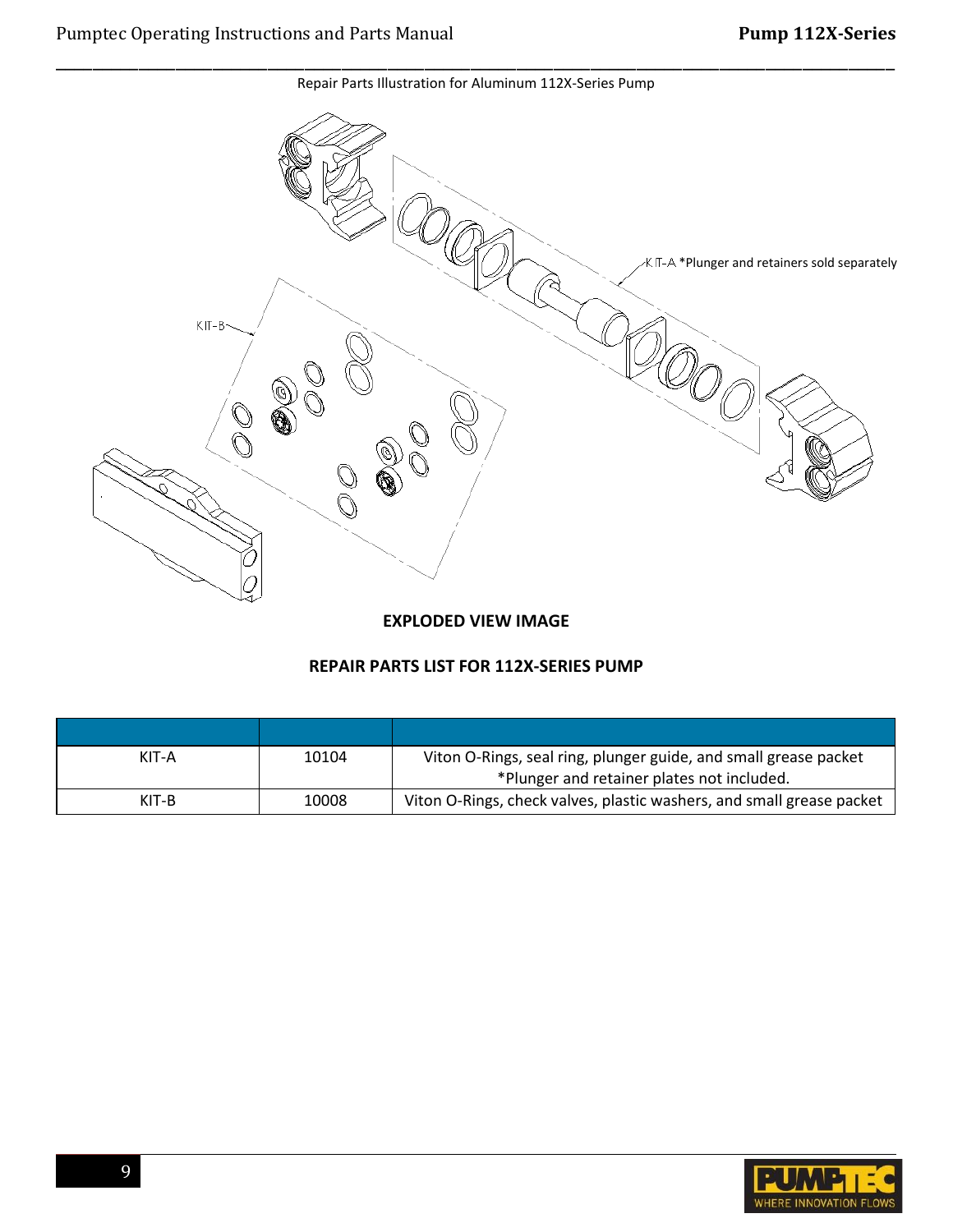\_\_\_\_\_\_\_\_\_\_\_\_\_\_\_\_\_\_\_\_\_\_\_\_\_\_\_\_\_\_\_\_\_\_\_\_\_\_\_\_\_\_\_\_\_\_\_\_\_\_\_\_\_\_\_\_\_\_\_\_\_\_\_\_\_\_\_\_\_\_\_\_\_\_\_\_\_\_\_\_\_\_\_\_\_\_\_\_\_\_\_ Repair Parts Illustration for Polypropylene 112X-Series Pump



#### **EXPLODED VIEW IMAGE**

#### **REPAIR PARTS LIST FOR 112X-SERIES PUMP**

| KIT-A    | 10104 | Viton O-Rings, seal ring, plunger guide, and small grease packet |
|----------|-------|------------------------------------------------------------------|
|          |       | *Plunger and retainer plates not included.                       |
| KIT-B    | 10117 | Viton O-Rings, check valves, and small grease packet             |
| REG. KIT | 10118 | Viton O-Rings, polypropylene plunger and small grease packet     |